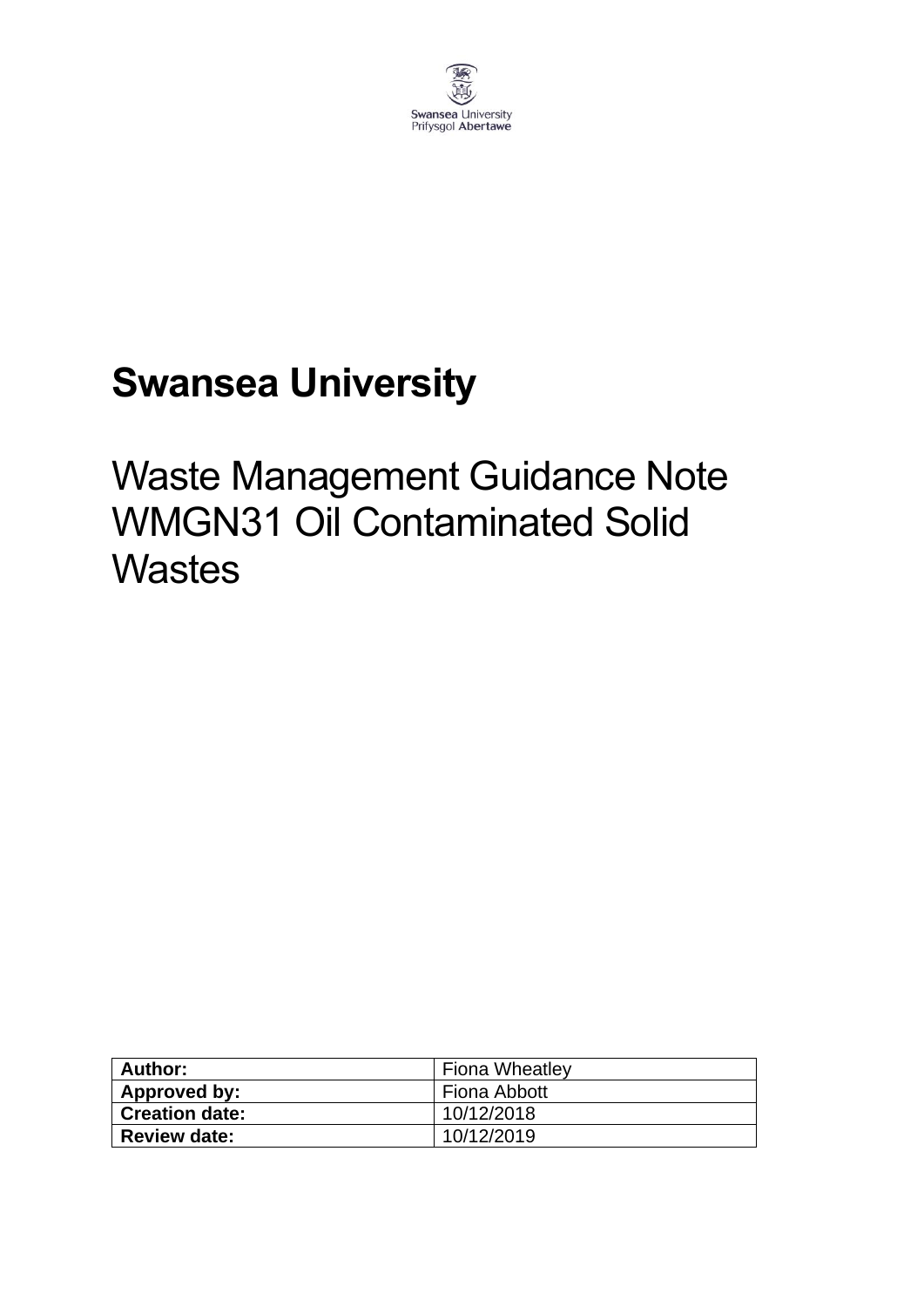| <b>Waste Management Guidance Note WMGN31</b> |                                        |  |
|----------------------------------------------|----------------------------------------|--|
| <b>Oil Contaminated Solid Wastes</b>         |                                        |  |
| <b>Location Generated</b>                    | Routine: Any Laboratory / Workshop     |  |
|                                              | Abnormal: Oil spill                    |  |
| <b>EWC</b>                                   | Varied (specific sub-chapters)         |  |
| <b>Type</b>                                  | Hazardous                              |  |
| <b>Disposal Method</b>                       | Segregated for incineration / disposal |  |
| Bin/ Bag Type                                | Metal fire-proof container             |  |

## **Duty of Care Requirements**

Under Technical Guidance WM3<sup>1</sup> , there a variety of EWC codes associated with oilcontaminated wastes. The Sustainability team will provide coding advice to ensure that the waste is correctly classified with an accurate EWC code. Oil contaminated wastes that will fall under this guidance note include;

Chapter 10: Wastes from cooling-water treatment containing oil (various sub-chapters) 12 01: Wastes from shaping and physical and mechanical surface treatment of metals and plastics

15 02 02\*: Absorbents, filter materials (including oil filters not otherwise specified), wiping cloths, protective clothing contaminated by hazardous substances)

- 16 07 18\*: Wastes containing oil
- 17 03: Bituminous mixtures, coal tar and tarred products
- 17 04: Metals (including their alloys)

17 05: Soil (including excavated soil from contaminated sites), stones and dredging spoil

It is a legal requirement under the Hazardous Waste Regulations to segregate hazardous wastes from non-hazardous wastes and to ensure that all wastes are correctly classified. Not all oil/tar contaminated wastes outlined above will be classified as absolute hazardous waste therefore it's important that information requested to support classification is promptly supplied and accurate. Incorrectly disposing of hazardous waste via a nonhazardous waste stream can lead to legal and financial penalties dependent upon the severity of the noncompliance.

Oil/tar-contaminated wastes may be highly flammable and may have a number of other hazardous properties therefore must be dealt with diligently.

#### **Items**

Oil/tar-contaminated wastes should be contained in unique, separated and adequately labelled storage containers. For wastes with unknown composition and/or contamination, detailed analysis may be required to ensure effective classification is undertaken. Please contact the Sustainability team (**[estates-waste@swansea.ac.uk](mailto:estates-waste@swansea.ac.uk)**) for guidance and further details.

For any liquid oil wastes, please see associated [WMGN32](https://www.swansea.ac.uk/media/wmgn32-waste-oils.pdf) Waste Oils.

<sup>&</sup>lt;sup>1</sup> Waste Classification: Guidance on the classification and assessment of waste ( $1<sup>st</sup>$  edition 2015)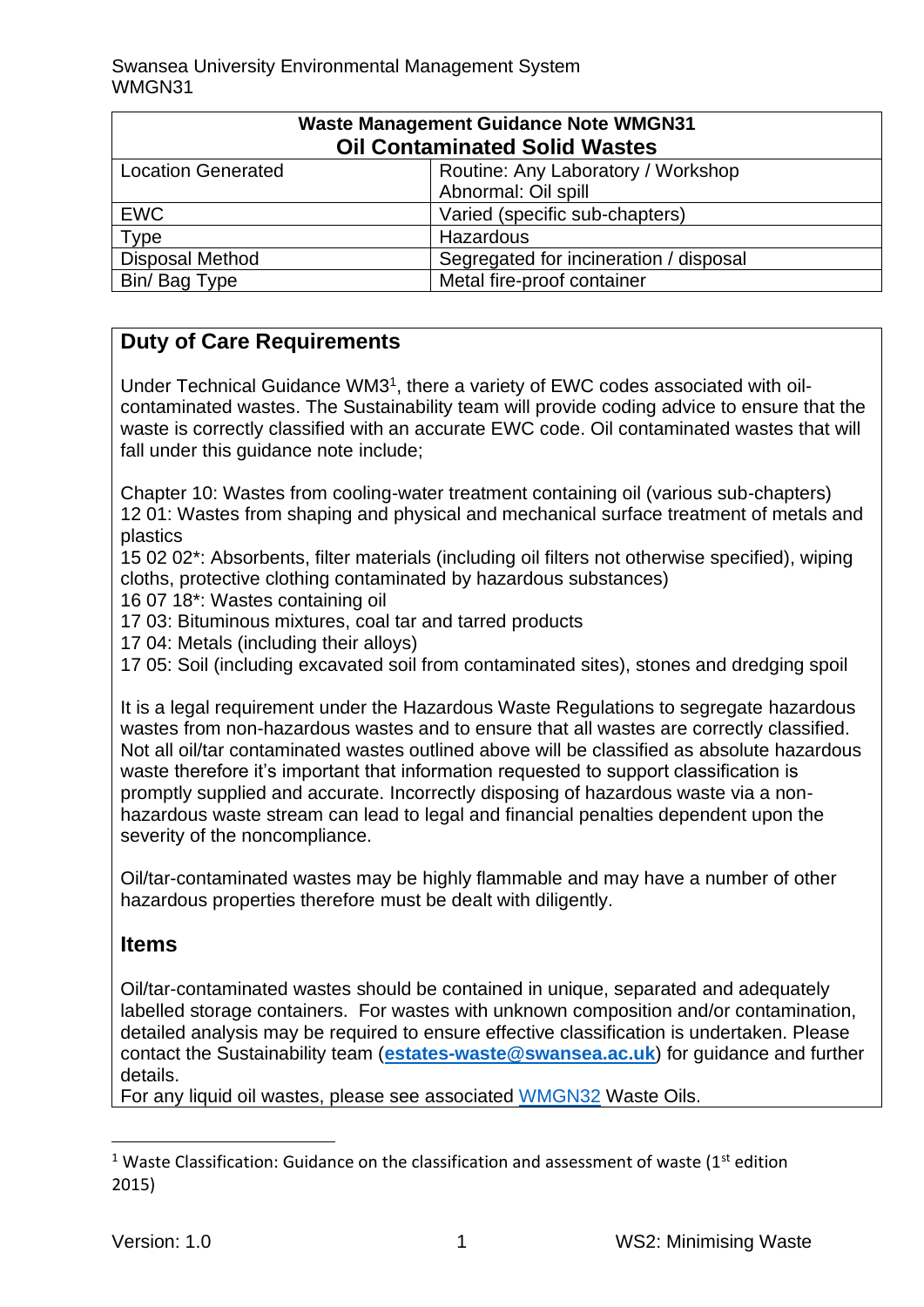Under **no** circumstances should any oil/tar-contaminated wastes be mixed or disposed via the external Non-recycling or recycling wheelie bins or to open ground.

#### **Disposal Instructions**

#### **Internal Storage**

Metal fire-proof sealable drums/containers must be used for oil/tar-contaminated wastes such as oily rags. All drums should be labelled and adequately bunded (at least 110% of full capacity) to ensure any leaks are contained and easily remedied.

Full drums of waste must not accumulate therefore please seek advice from estateswaste@swnsea.ac.uk on disposal outleys promptly.

#### **External Storage**

#### Singleton Campus

N/A: no central storage sites available. For disposal, please email [estates](mailto:estates-waste@swanse.ac.uk)[waste@swanse.ac.uk](mailto:estates-waste@swanse.ac.uk)

#### Bay Campus

There is a dedicated, bunded oil store located in the Engineering service yard. For disposal, please email [estates-waste@swanse.ac.uk](mailto:estates-waste@swanse.ac.uk)

All oil drums, and containers **must** be clearly labelled for disposal, The oil waste disposal label is available below.

### **Disposal Cost**

Disposal cost will vary depending on the type(s) and quantity of the oil/tar-contaminated wastes that requires disposal. The Sustainability team will provide a quote for disposal via the applicable waste management contractor. Only quotes received from approved contractors will be valid.

#### **Labelling**

See template: Hazardous properties and EWC to be updated for each drum

**For further guidance contact [estates-waste@swansea.ac.uk](mailto:estates-waste@swansea.ac.uk)**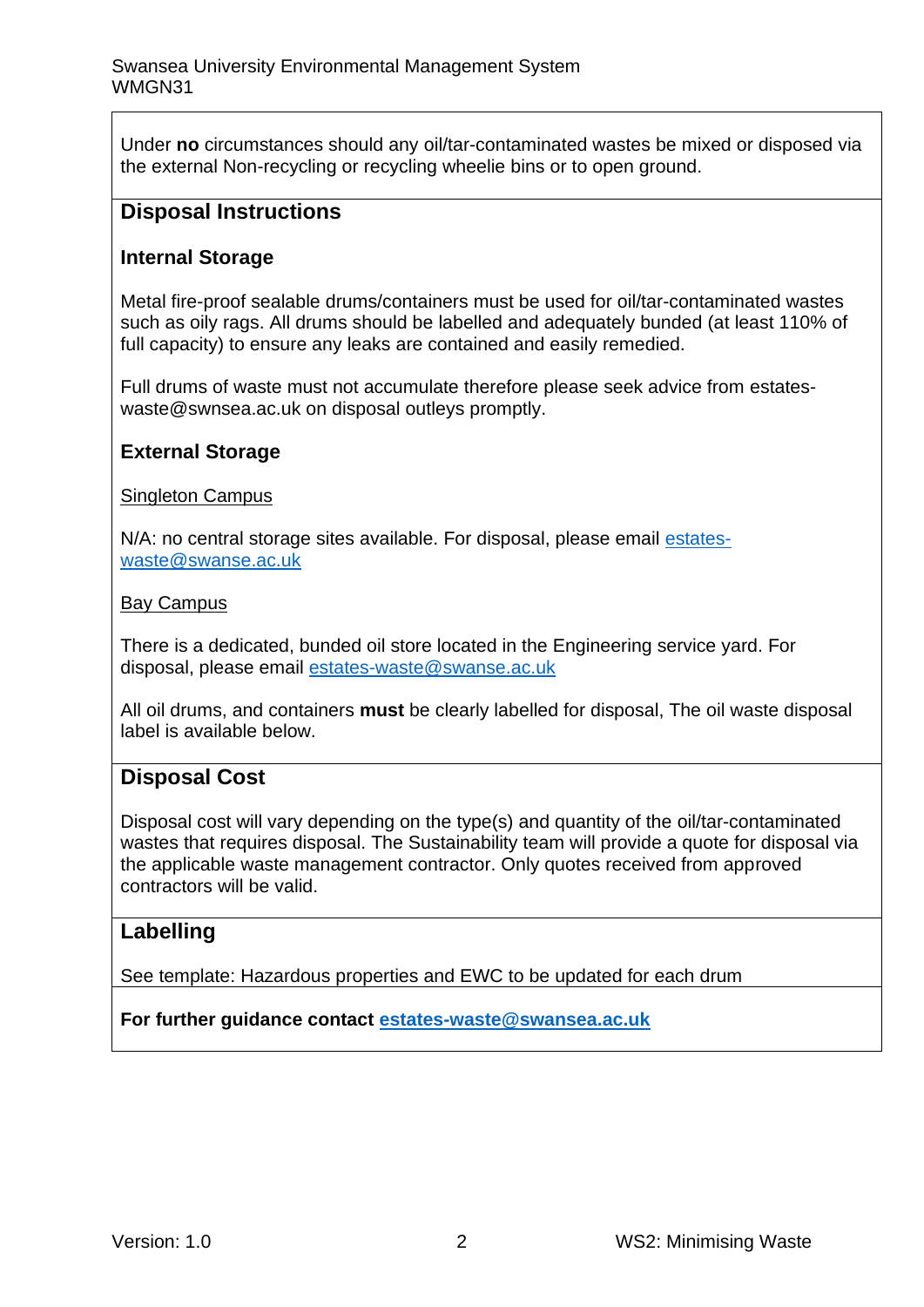| <b>SWANSEA UNIVERSITY OIL / COOLANT / LUBRICANT WASTE</b><br><b>LABEL</b> |                                                    |                                    |                                                                    |  |
|---------------------------------------------------------------------------|----------------------------------------------------|------------------------------------|--------------------------------------------------------------------|--|
| <b>College/PSU</b>                                                        |                                                    | <b>Contact</b><br>name             |                                                                    |  |
| <b>Building</b>                                                           |                                                    | <b>Date</b>                        |                                                                    |  |
| <b>Substance</b><br>/ Contents                                            | OIL / COOLANT /<br><b>LUBRICANT</b><br><b>NAME</b> | <b>Hazards</b><br><b>Flammable</b> | П<br>П<br><b>Health hazard</b><br><b>Hazardous to the environr</b> |  |
| Lab/room<br>number                                                        |                                                    |                                    |                                                                    |  |